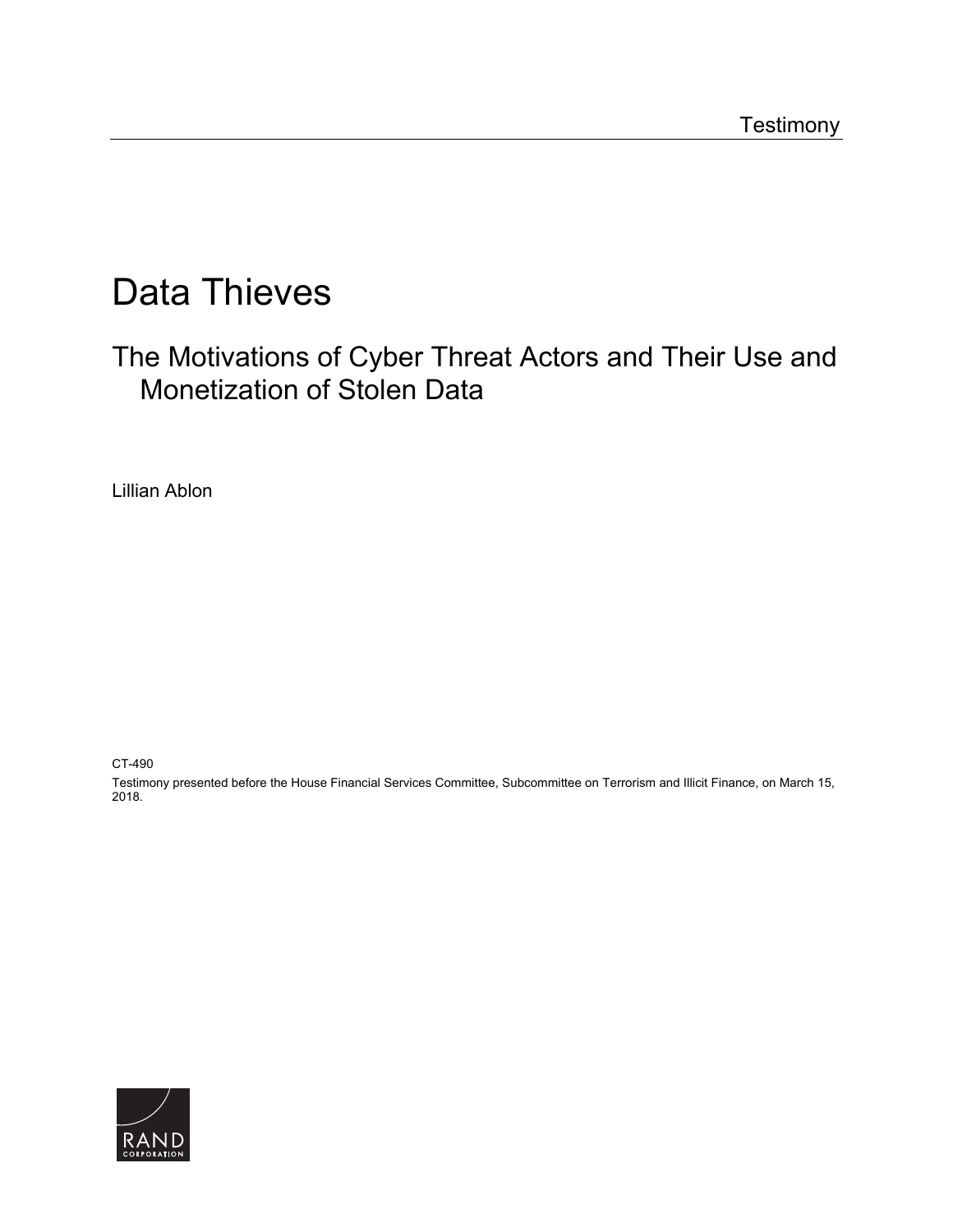For more information on this publication, visit www.rand.org/pubs/testimonies/CT490.html

**Testimonies** 

RAND testimonies record testimony presented or submitted by RAND associates to federal, state, or local legislative committees; government-appointed commissions and panels; and private review and oversight bodies.

> Published by the RAND Corporation, Santa Monica, Calif. © Copyright 2018 RAND Corporation RAND<sup>®</sup> is a registered trademark.

Limited Print and Electronic Distribution Rights

This document and trademark(s) contained herein are protected by law. This representation of RAND intellectual property is provided for noncommercial use only. Unauthorized posting of this publication online is prohibited. Permission is given to duplicate this document for personal use only, as long as it is unaltered and complete. Permission is required from RAND to reproduce, or reuse in another form, any of its research documents for commercial use. For information on reprint and linking permissions, please visit www.rand.org/pubs/permissions.html.

www.rand.org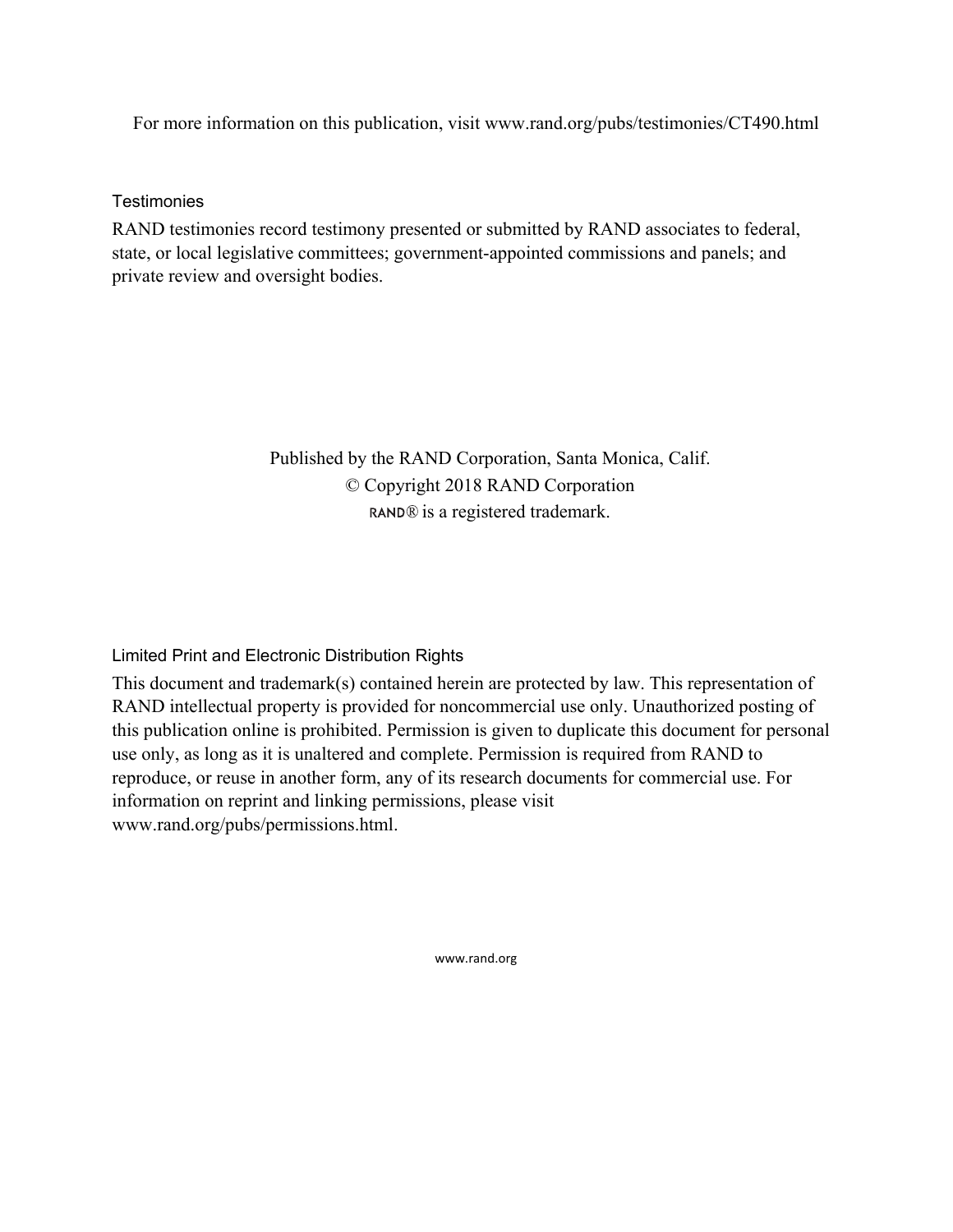*Data Thieves:* 

*The Motivations of Cyber Threat Actors and Their Use and Monetization of Stolen Data* 

Testimony of Lillian Ablon<sup>1</sup> The RAND Corporation<sup>2</sup>

Before the Committee on Financial Services Subcommittee on Terrorism and Illicit Finance United States House of Representatives

March 15, 2018

ood afternoon, Chairman Pearce, Ranking Member Perlmutter, and distinguished members of the subcommittee. Thank you for the invitation to testify at this important hearing, "After the Breach: the Monetization and Illicit Use of Stolen Data." Cybersecurity is a constant and growing challenge. Although software is gradually becoming more secure and developers are creating novel approaches to cybersecurity, attackers are becoming more adept and better equipped.<sup>3</sup> And as the world embraces more digital and hyperconnected components, the paths become more numerous for attackers to gain access to our most sensitive information.  $\int_{\text{thez}}^{\text{oo}}$ 

Data breaches have become commonplace in the United States. In 2017, more than 1,000 data breaches exposed over a billion records of sensitive data.<sup>4</sup> From banking to retail, health care to entertainment, and even government, no sector is immune. Some of that information has been monetized by threat actors in flourishing underground markets. These cyber black markets offer the computer-hacking tools and services to carry out cybercrime attacks and sell the byproducts stolen in those attacks: credit cards, personal data, and intellectual property. In other

 $<sup>1</sup>$  The opinions and conclusions expressed in this testimony are the author's alone and should not be interpreted as</sup> representing those of the RAND Corporation or any of the sponsors of its research.

<sup>&</sup>lt;sup>2</sup> The RAND Corporation is a research organization that develops solutions to public policy challenges to help make communities throughout the world safer and more secure, healthier and more prosperous. RAND is nonprofit, nonpartisan, and committed to the public interest.

<sup>3</sup> Martin C. Libicki, Lillian Ablon, and Tim Webb, *Defender's Dilemma: Charting a Course Toward Cybersecurity*, Santa Monica, Calif.: RAND Corporation, RR-1024-JNI, 2015 (http://www.rand.org/pubs/research\_reports/RR1024.html).

<sup>4</sup> Identity Theft Resource Center, *2017 Annual Data Breach Year-End Review*, idtheftcenter.org, no date (https://www.idtheftcenter.org/2017-data-breaches).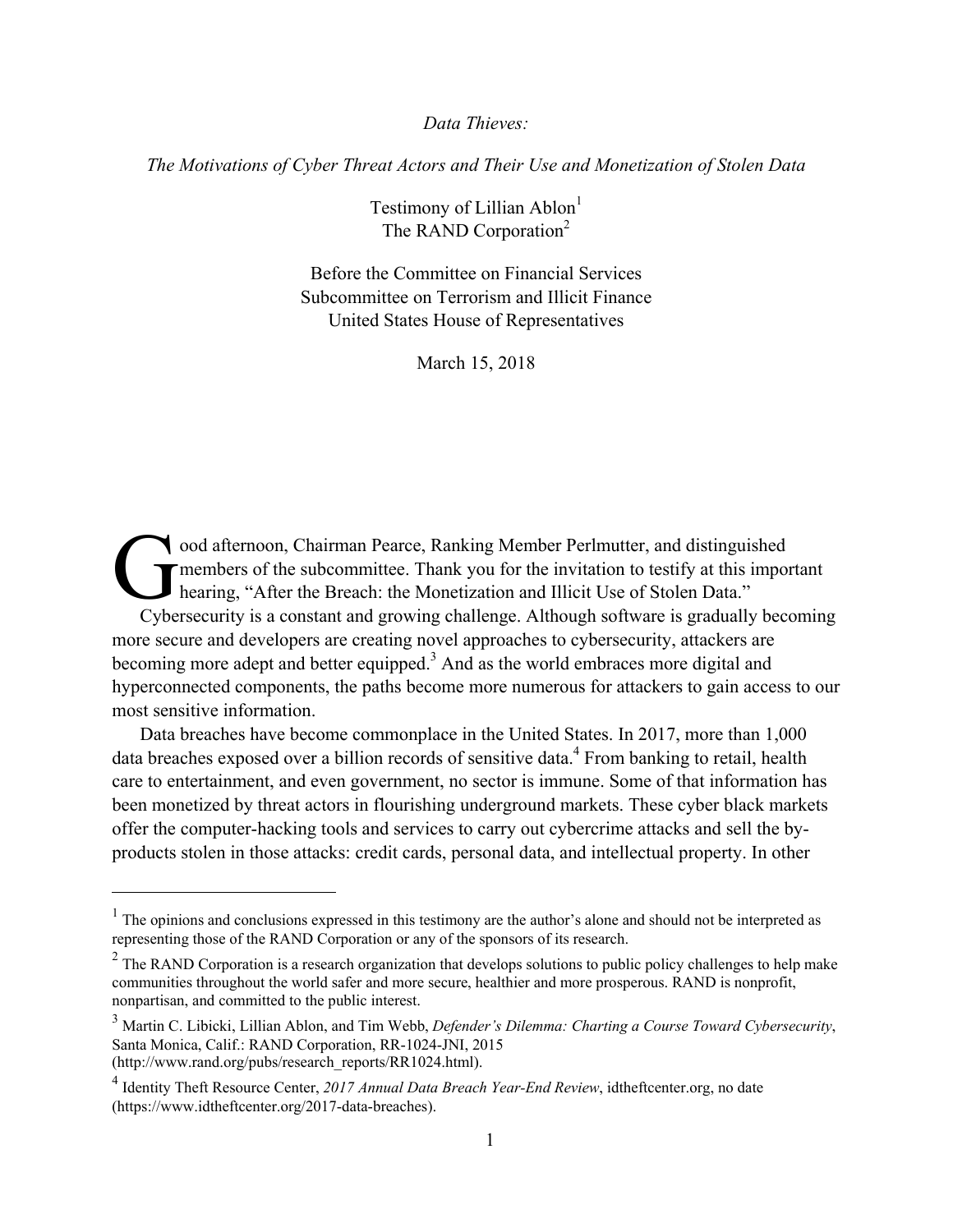cases, the attackers keep the data for their own espionage purposes or use stolen funds to facilitate future operations.

To get an understanding of what the attackers are doing with the stolen data, and how they are monetizing the data, we need to understand who they are and what motivates them.

Attackers, or *cyber threat actors*, can be grouped by their set of goals, motivation, and capabilities. Four groups of note are *cyberterrorists*, *hacktivists*, *state-sponsored actors*, and *cybercriminals*. 5 It is important to understand the full environment of threat actors, so I will briefly review these four, but I will focus my testimony largely on state-sponsored actors and cybercriminals, as they are of greatest concern to businesses and the government and merit the most note for this hearing.

Today I will give a brief overview of these four types of cyber threat actors, followed by a discussion of the landscape of the black markets for cybercriminal tools and stolen data, and then finish with some of the ways that state-sponsored actors and cybercriminals use and monetize the stolen data.

# Different Cyber Threat Actors Have Different Motivations

#### *Cyberterrorists*

 $\overline{a}$ 

*Cyberterrorism* unites two significant modern concerns: attacks via technology in cyberspace and traditional terrorism. While there is no single or globally accepted definition of *cyberterrorism*, in theory, it consists of a politically motivated extremist group or nonstate actor using cyber techniques to intimidate, coerce, or influence an audience; force a political change; or cause fear or physical harm.<sup>6</sup>

To date, there have been no publicly reported cases of terrorists using the internet to carry out cyberattacks; what has been done that has been attributed to cyberterrorism is more akin to hacktivism. Many terrorists, or nonstate actors, do employ cyber to further their goals. They use the internet in many ways: for information gathering, e.g., learn how to build a bomb; to recruit, meet, and connect with like-minded individuals; and to spread propaganda.<sup>7</sup> But just "being" in cyberspace does not make a terrorist a cyberterrorist. Cyberspace must be used somehow to

<sup>&</sup>lt;sup>5</sup> Robinson and colleagues have documented other categories, such as script kiddies, cyber researchers, and internal actors. Neil Robinson, Luke Gribbon, Veronika Horvath, and Kate Cox, *Cyber-Security Threat Characterization: A Rapid Comparative Analysis*, Santa Monica, Calif.: RAND Corporation, 2013 (https://www.rand.org/pubs/research\_reports/RR235.html).

<sup>6</sup> B. Hoffman, *Inside Terrorism*, New York: Columbia University Press, 2006; R. Ahmad and Z. Yunos, "A Dynamic Cyber Terrorism Framework," *International Journal of Computer Science and Information Security*, Vol. 10, No. 2012, pp. 149–158.

<sup>&</sup>lt;sup>7</sup> Robert S. Mueller III, "Combatting Threats in the Cyber World: Outsmarting Terrorists, Hackers, and Spies," prepared remarks at RSA Cyber Security Conference, San Francisco, Calif., March 1, 2012 (http://www.fbi.gov/news/speeches/combating-threats-in-the-cyber-world-outsmarting-terrorists-hackers-and-spies); and Ines, von Behr, Anais Reding, Charlie Edwards, and Luke Gribbon, *Radicalisation in the Digital Era: The Use of the Internet in 15 Cases of Terrorism and Extremism*, Santa Monica, Calif.: RAND Corporation, 2013 (https://www.rand.org/pubs/research\_reports/RR453.html).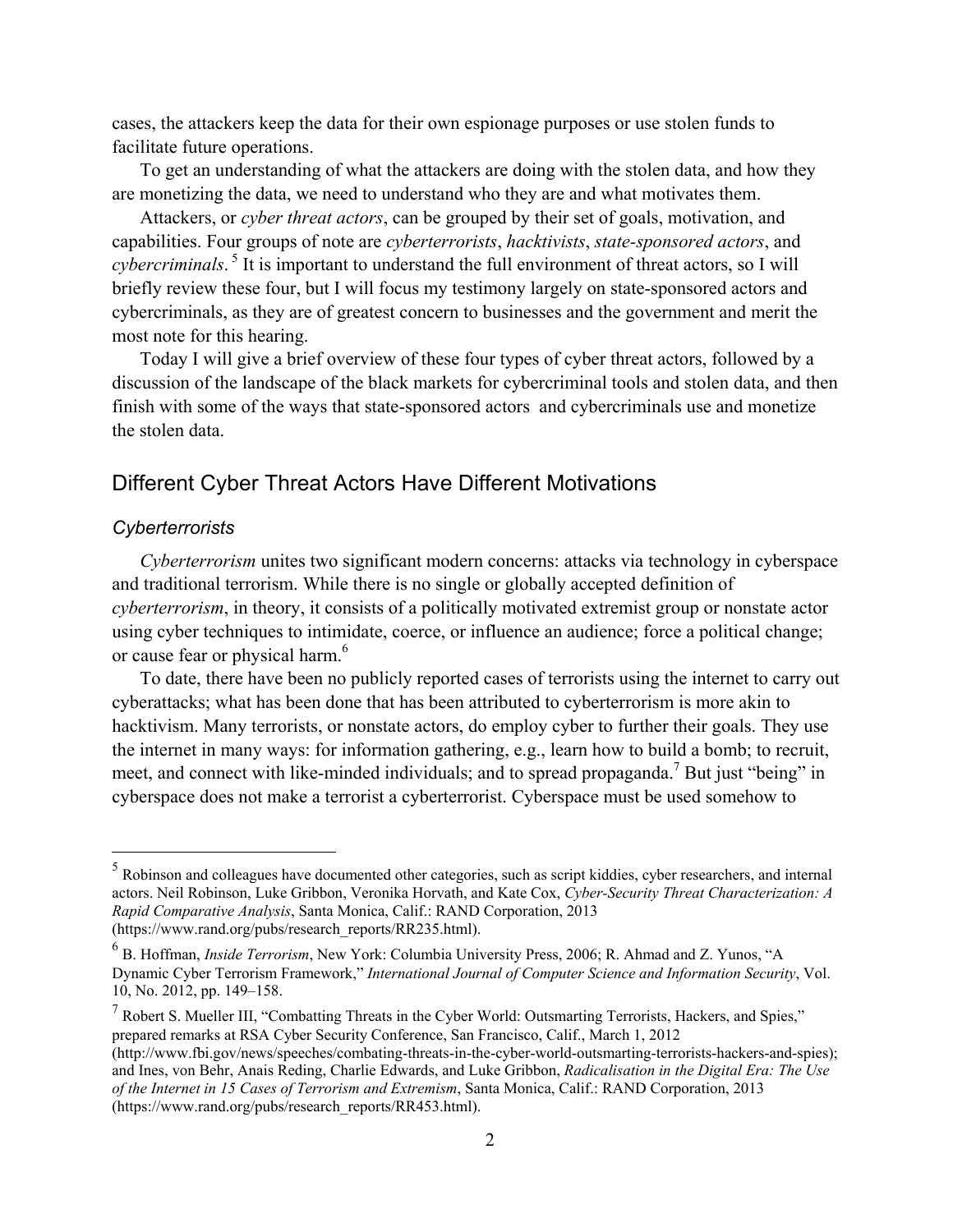commit a terrorist act.<sup>8</sup> The movies and media portray what cyberterrorism could be: terrorists crafting digital attacks to take down traffic lights, make trains stop on a dime, and water pipes burst. But to date, no such dramatic events have occurred.

#### *Hacktivists*

 $\overline{a}$ 

*Hacktivists* are typically motivated by a cause—political, economic, or social: from embarrassing celebrities, to highlighting human rights, to waking up a corporation to its vulnerabilities, to going after groups whose ideologies they do not agree with.<sup>9</sup>

Hacktivists may steal and disseminate sensitive, proprietary, or, sometimes, classified data in the name of free speech. Other times, they aim to deny access to a particular service or website by conducting a distributed denial-of-service (DDoS) attack, essentially denying legitimate access by flooding a website with more traffic than it can handle, causing the site to crash.<sup>10</sup>

#### *State-Sponsored Actors*

*State-sponsored actors* receive direction, funding, or technical assistance from a nation-state to advance that nation's particular interests. State-sponsored actors have stolen and exfiltrated intellectual property, sensitive personally identifying information (PII), and money to fund or further espionage and exploitation causes. In rare cases, these data appear for sale on underground black markets. Instead, these data are usually kept by the actors for their own purposes. Although the data taken from data breaches might not always appear on underground markets, what *can* appear are the tools and guides for how to take advantage of the vulnerabilities that allowed access to the vulnerable systems in the first place. As an example, a researcher published the flaw that was used to penetrate Equifax, and within 24 hours the information was published to hacking websites and included in hacking toolkits.<sup>11</sup> Note, however, that there has not been official attribution of who conducted the intrusion into Equifax.

<sup>10</sup> An example is Operation Payback, which targeted websites of large corporations to shut them down temporarily.

<sup>8</sup> Maura Conway, "Reality Bytes: Cyberterrorism and Terrorist 'Use' of the Internet," *First Monday*, November 4, 2002 (http://firstmonday.org/ojs/index.php/fm/article/view/1001/922); and Maura Conway, "Cyberterrorism: Hype and Reality," in Leigh Armistead, ed., *Information Warfare: Separating Hype from Reality*, Washington, D.C.: Potomac Books, 2007, pp. 73–93.

 $9<sup>9</sup>$  As a few examples, see Paolo Passeri, "List of Hacked Celebrities Who Had (Nude) Photos Leaked," Hackmageddon, August 7, 2012 (http://www.hackmageddon.com/2012/08/07/list-of-hacked-celebrities-who-hadnude-photos-leaked/); Lillian Ablon, "Hackerazzi: How Naked Celebrities Might Make the Cloud Safer," *The RAND Blog*, September 8, 2014 (https://www.rand.org/blog/2014/09/hackerazzi-how-naked-celebrities-might-makethe-cloud.html); "HBGary Federal Hacked by Anonymous," *Krebs on Security*, February 7, 2011 (https://krebsonsecurity.com/2011/02/hbgary-federal-hacked-by-anonymous/); Paula Cohen, "Anonymous Hackers' Group Declares War on ISIS," *CBS News*, November 16, 2015 (https://www.cbsnews.com/news/anonymoushackers-declare-war-on-isis/); "Anonymous Hacks Pro-ISIS Twitter Accounts, Fills Them with Gay Pride," *CBS News*, June 15, 2016 (https://www.cbsnews.com/news/anonymous-hacks-pro-isis-twitter-accounts-fills-them-withgay-pride/).

<sup>&</sup>lt;sup>11</sup> Michael Riley, Jordan Roberston, and Anita Sharpe, "The Equifax Hack Has the Hallmarks of State-Sponsored Pros," *Bloomberg*, September 29, 2017 (https://www.bloomberg.com/news/features/2017-09-29/the-equifax-hackhas-all-the-hallmarks-of-state-sponsored-pros).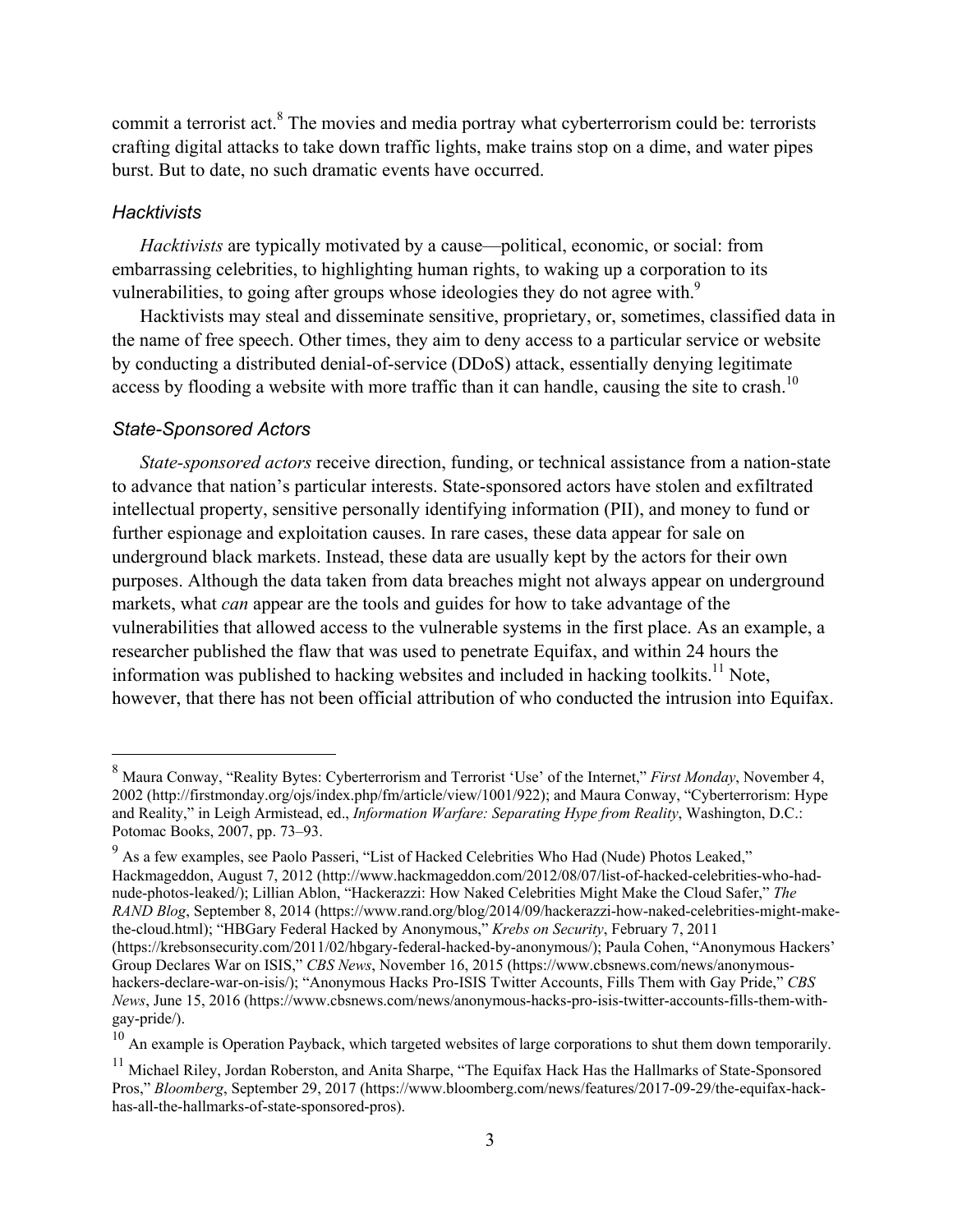In a few cases, state-sponsored actors have conducted cyberattacks—which deny, degrade, disrupt, or destroy computing systems—to send a political message. An example of this is the 2014 attack on Sony Pictures Entertainment, where North Korea wanted to advance its political agenda and, in part, to stop the release of the movie *The Interview*. 12

Rather than viewing what they do as breaking laws, state-sponsored actors maintain that they are acting in accordance with their own laws, and most have accepted that cyberespionage is a legitimate state activity. Deterrence—diplomatic, financial, and economic consequences—is thought by some to play a role in preventing these types of attacks from happening or escalating. $^{13}$ 

## *Cybercriminals*

 $\overline{a}$ 

*Cybercriminals* are motivated by financial gain—they care about making money.<sup>14</sup> They want access to our personal, financial, or health data—in order to monetize them on underground black markets. For the retail sector in particular, the stolen data from these hacks appeared within days on black market sites.

These markets are dispersed, diverse, and segmented—rapidly growing, constantly changing, and innovating to keep pace with consumer trends and prevent law enforcement and security vendors from understanding them. They come in many forms. Some are dedicated to one product or a specialized service. Others offer a range of goods and services for a full life cycle of an attack—from the tools needed to exploit a system, all the way through to the cyberlaundering of the stolen goods. These markets are easy for almost anyone to get involved in—at least at the most basic levels.

Cybercriminals operate behind anonymous and peer-to-peer networks (such as Tor and OpenBazaar, respectively) and use encryption technologies and digital currencies (such as Bitcoin) to hide their communications and transactions.

Table 1 gives a summary of the various cyber threat actors, their main motivations, and use of stolen data.

 $12$  FBI, "Update on Sony Investigation," press release, December 19, 2014

<sup>(</sup>https://www.fbi.gov/news/pressrel/press-releases/update-on-sony-investigation).

<sup>&</sup>lt;sup>13</sup> Martin C. Libicki, *It Takes More Than Offensive Capability to Have an Effective Cyberdeterrence Posture*, Santa Monica, Calif.: RAND Corporation, CT-465, 2017 (https://www.rand.org/pubs/testimonies/CT465.html).

 $14$  To be sure, there may be some sense of "nobility" of, for example, Russian actors victimizing Americans.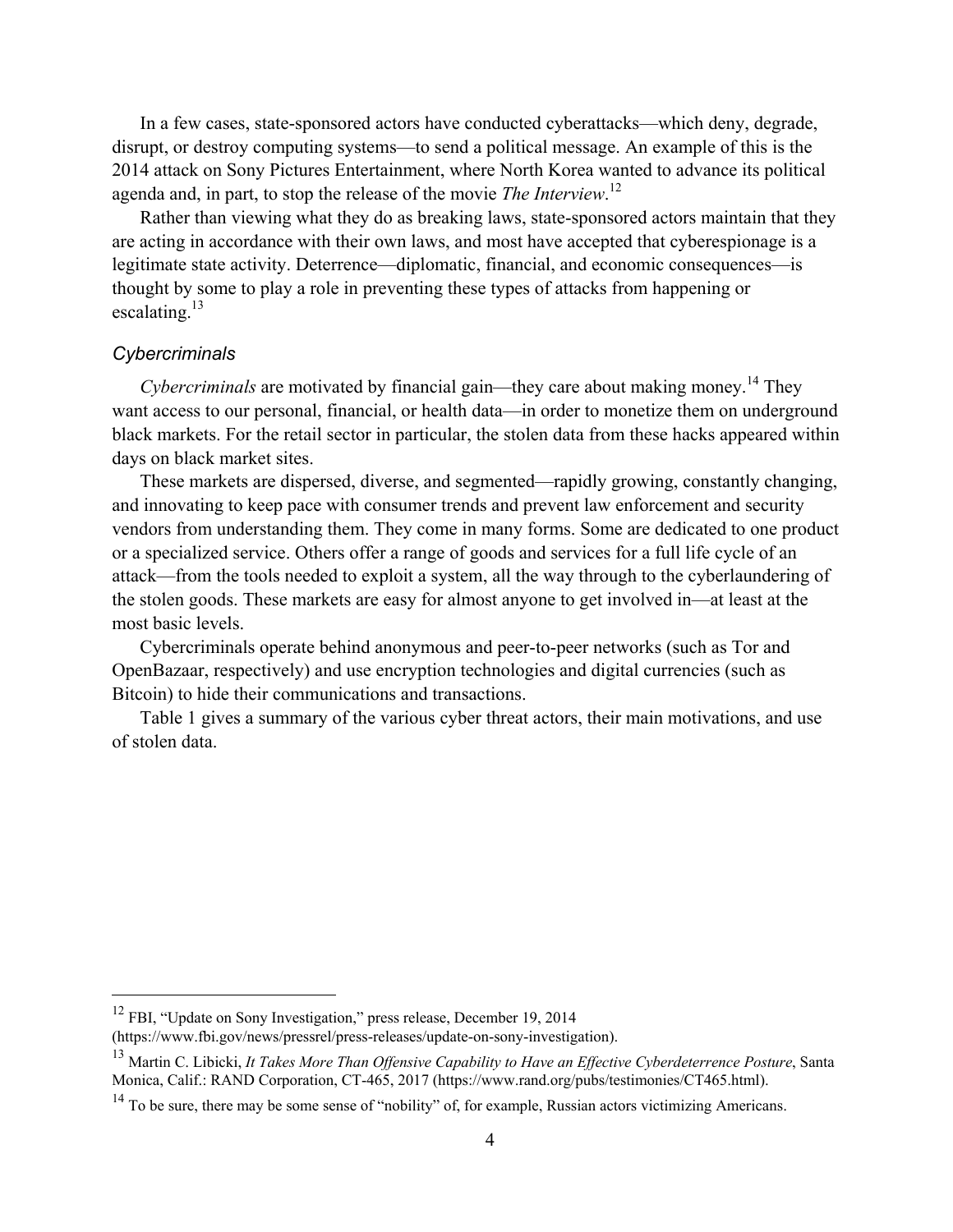| Table 1. Characteristics, Techniques, and Targets of Cyber Threat Actors |  |  |  |
|--------------------------------------------------------------------------|--|--|--|
|--------------------------------------------------------------------------|--|--|--|

| <b>Cyber Threat</b>                     | <b>Description</b>                                                                                                                                                                                                               | <b>Motivator</b>                                                                                | Technique                                                                                                                                                                                                                                | <b>Types of Targets</b>                                                                                                                               | <b>Use of Stolen Data</b>                                                                                                                                                                                           |
|-----------------------------------------|----------------------------------------------------------------------------------------------------------------------------------------------------------------------------------------------------------------------------------|-------------------------------------------------------------------------------------------------|------------------------------------------------------------------------------------------------------------------------------------------------------------------------------------------------------------------------------------------|-------------------------------------------------------------------------------------------------------------------------------------------------------|---------------------------------------------------------------------------------------------------------------------------------------------------------------------------------------------------------------------|
| <b>Actors</b>                           |                                                                                                                                                                                                                                  |                                                                                                 |                                                                                                                                                                                                                                          |                                                                                                                                                       |                                                                                                                                                                                                                     |
| <b>Cyberterrorists</b><br>(theoretical) | Extremist groups or<br>nonstate actors using<br>cyber techniques to<br>intimidate, coerce, or<br>influence an audience:<br>force a political change;<br>cause fear or physical<br>harm                                           | Gain support for and<br>deter opposition to a<br>cause; carry out<br>dictates of an<br>ideology | Cause kinetic damage:<br>destroy or disrupt critical<br>infrastructure or systems;<br>loss of life                                                                                                                                       | Determined by<br>actors' ideology                                                                                                                     | Disrupt critical infrastructure<br>via cyberattack; Change<br>prescription or allergy<br>information, switch or delete<br>medical record; further a<br>campaign on a particular<br>target                           |
| <b>Hacktivists</b>                      | Bring awareness to a<br>cause (political,<br>economic, social);<br>exercise free speech<br>(e.g., "lulz")                                                                                                                        | Ideological activism;<br>disruption of services<br>or access                                    | Steal and leak sensitive,<br>proprietary, or classified<br>information; conduct DDoS<br>on websites or services                                                                                                                          | No one type of target                                                                                                                                 | Gather personal information of<br>a specific target; publicize a<br>breach to highlight how<br>vulnerable a particular<br>organization is                                                                           |
| State-<br>sponsored<br>actors           | Receive direction.<br>funding, or technical<br>assistance from nation-<br>states; highly<br>sophisticated and often<br>use the most-<br>sophisticated methods<br>(e.g., zero-day<br>vulnerabilities); targeted<br>and persistent | Advance interests of<br>their nation-state:<br>further political<br>agenda                      | Conduct intelligence,<br>surveillance.<br>reconnaissance,<br>espionage; employ<br>watering-hole attacks;<br>exfiltrate data (e.g.,<br>intellectual property);<br>degrade or destroy<br>technical components;<br>conduct targeted attacks | Other nation-states,<br>defense contractors.<br>technology sector,<br>and critical<br>infrastructure; (rare)<br>banks or<br>cryptocurrency<br>wallets | Build profiles of possible<br>targets for follow-on targeting,<br>exploitation, or espionage<br>campaigns; use personal,<br>financial, or medical<br>information as leverage to<br>gain other types of intelligence |
| Cybercriminals                          | Access personal,<br>financial, or health data<br>to monetize it                                                                                                                                                                  | Financial gain; power                                                                           | Use crimeware (e.g.,<br>exploit kits, "script-kiddy"<br>tools); rely on already<br>known vulnerabilities.<br>phishing, and<br>spearphishing; smash-<br>and-grab                                                                          | Data repositories<br>(e.g., banks, retail<br>companies, health<br>care) that can be<br>monetized;<br>cryptocurrency<br>wallets                        | Use credentials<br>(username/password<br>combinations) and harvest<br>contact lists for phishing<br>attacks; exploit password<br>reuse; conduct identity theft,<br>tax, or medical fraud                            |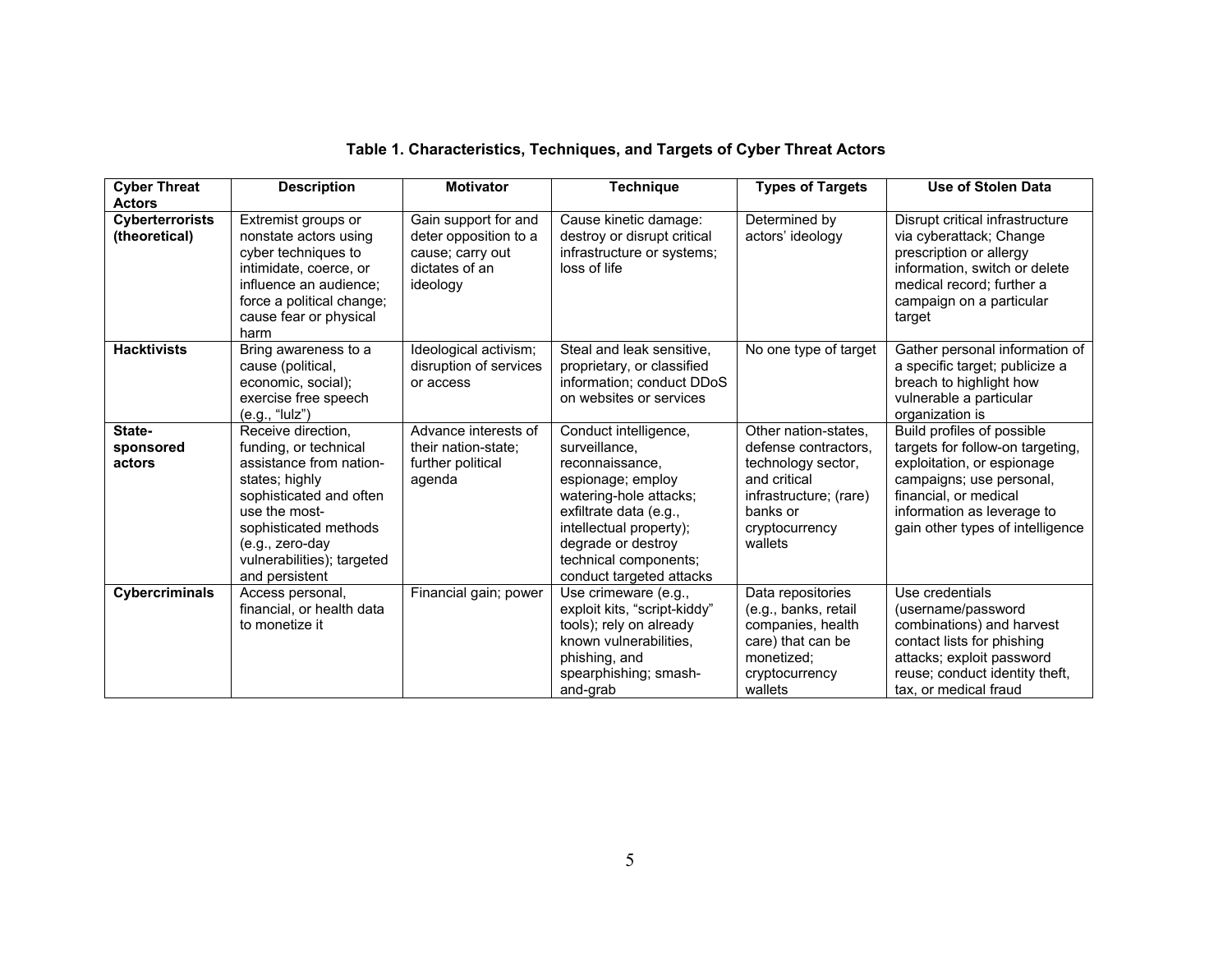## *The Challenge of Attribution*

Attribution after a data breach is difficult. Often there is not enough digital evidence left behind to identify the attackers or their country of origin. That said, there are cases where various commercial security firms and threat analysis groups involved in the aftermath of a breach have found similarities in the malware used in various attacks. In particular, similar malware was used in the 2014 cyberattack on Sony Pictures Entertainment and the 2015–2016 SWIFT data breach (i.e., from North Korea). And many note the strong possibility that the malware for the data breaches of the Office of Personnel Management (OPM), Anthem, and United Airlines originate from the same place (China).<sup>15</sup>

## *There Is Overlap Between These Various Cyber Threat Actors*

Although there are distinctions and differences in motivation between each of the cyber threat actors, there is some degree of fluidity between the groups. In many cases, the same tools and techniques are used by different groups, sometimes because those are the only tools available, and other times because that helps with plausible deniability and shifting the blame to a different group. In some countries, state-sponsored actors may work with "citizen hackers" or their country's cybercriminal elements to carry out an attack.<sup>16</sup>

Table 2 provides some more detail about the overlap between the various cyber threat actors.

# The Hackers' Bazaar: How Stolen Information Gets Monetized

Turning to the cybercrime black markets, I will outline four aspects: *people*, *products*, *places* for communicating and conducting business transactions, and *prices*. 17

<sup>15</sup> SANS Institute InfoSec Reading Room, *United Airlines May 2015 Data Breach: Suggested Near, Mid and Long-Term Mitigating Actions Using the 20 Critical Security Controls*, November 2015 (https://www.sans.org/readingroom/whitepapers/breaches/united-airlines-2015-data-breach-suggested-near-mid-long-term-mitigating-actions-th-36452); Threatconnect Intelligence Research Team, (2015, February 27). The Anthem Hack: All Roads Lead to China," February 27, 2015 (http://www.threatconnect.com/the-anthem-hack-all-roads-lead-to-china/).

<sup>&</sup>lt;sup>16</sup> The attack on Yahoo! is an example of this.

<sup>&</sup>lt;sup>17</sup> Most of the language and analysis in this section are drawn from Lillian Ablon, Martin C. Libicki, and Andrea A. Golay. *Markets for Cybercrime Tools and Stolen Data: Hackers' Bazaar*, Santa Monica, Calif.: RAND Corporation, 2014 (https://www.rand.org/pubs/research\_reports/RR610.html).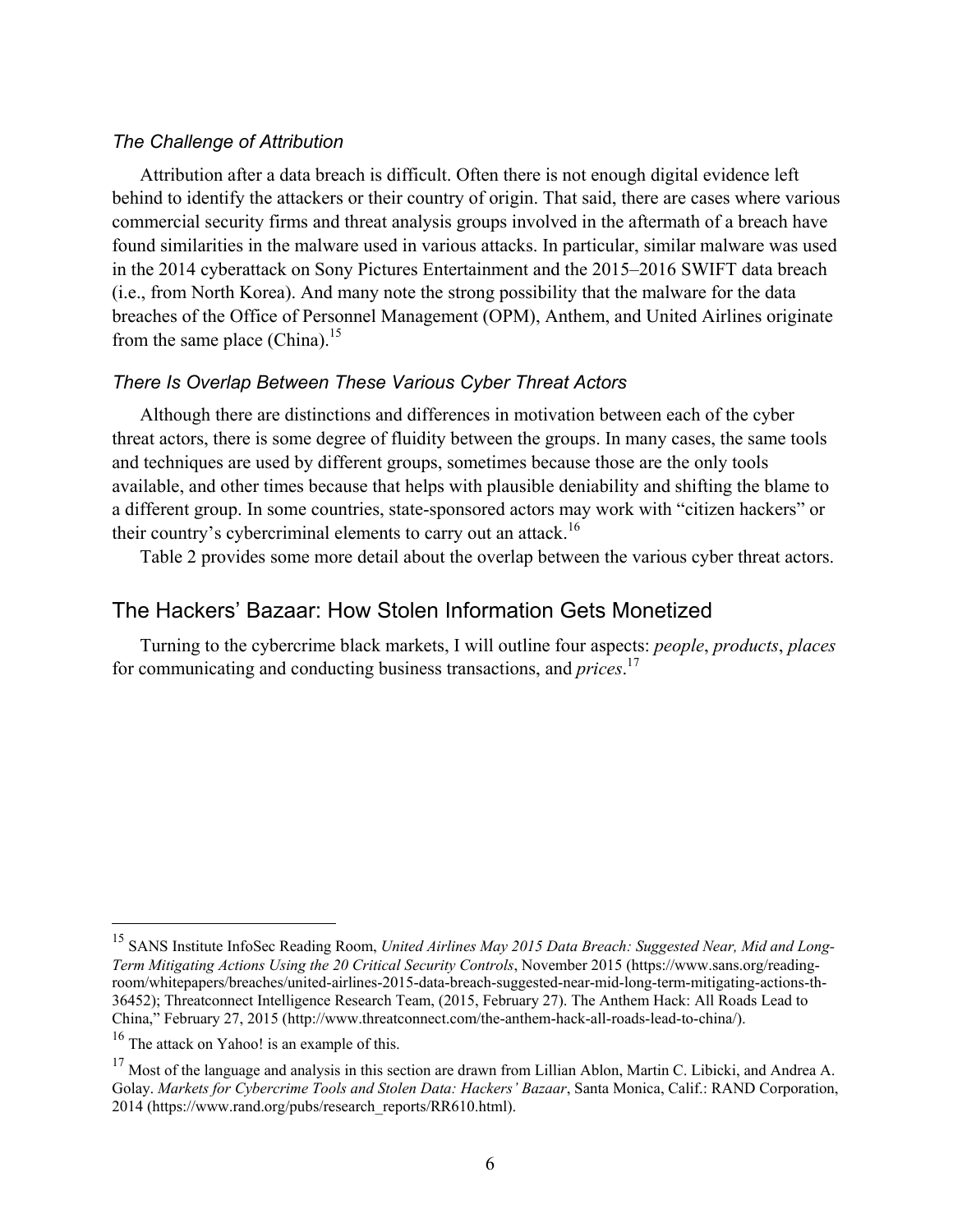|                        | <b>Hacktivists</b>                                                                                                                                         | <b>State-Sponsored</b>                                                                                                                                                                                                                                                                                                                      | <b>Cyberterrorists</b>                                                                                                                                                                                                                   |
|------------------------|------------------------------------------------------------------------------------------------------------------------------------------------------------|---------------------------------------------------------------------------------------------------------------------------------------------------------------------------------------------------------------------------------------------------------------------------------------------------------------------------------------------|------------------------------------------------------------------------------------------------------------------------------------------------------------------------------------------------------------------------------------------|
| Cybercriminals         | May use some of the<br>same "script-kiddy" tools<br>for things like DDoS<br>May have some of the<br>same targets<br>Can be difficult to tell<br>them apart | Cybercriminals often have<br>close ties (perhaps funding) to<br>nation-states<br>For sophisticated<br>cybercriminals, often the<br>groups are confused with each<br>other, especially by the media<br>Most of the time, they do not<br>want attribution, though some<br>criminal groups have taken<br>credit for state-sponsored<br>actions | Cybercriminals do not want<br>recognition or attribution<br>Cyberterrorists do typically want<br>attribution                                                                                                                             |
| <b>Hacktivists</b>     |                                                                                                                                                            | "Citizen hackers" may have<br>hacktivists connected with<br>state-sponsored actors<br>Some hacktivist groups take<br>credit for state-sponsored<br>actions                                                                                                                                                                                  | May in fact be the same thing:<br>"one man's terrorist is another<br>man's freedom fighter"<br>Both typically want attribution<br>Often use similar low-level<br>attacks (e.g., website<br>defacements, taking over Twitter<br>accounts) |
| <b>State-Sponsored</b> |                                                                                                                                                            |                                                                                                                                                                                                                                                                                                                                             | May have same goals (e.g., to<br>intimidate, coerce, or influence<br>an audience or force a political<br>change)-but one is in political<br>power and the other is not                                                                   |

#### **Table 2. Overlap Between the Various Cyber Threat Actors**

# *People: Who Participates In Cybercrime Markets?*

Participants in cybercrime black markets come from all over the world, range across all skill levels, and occupy different roles depending on their technical abilities and reputation.

Within these markets, there are often hierarchies and specialized roles: *administrators* sit at the top, followed by *subject-matter experts*, who have sophisticated knowledge of particular areas (e.g., exploit-kit creators, data traffickers, cryptanalysts, those who vet). Next are *intermediaries*, *brokers*, and *vendors* and then the *general membership*.

At the bottom of the hierarchy is where the market meets the consumer. This is where *mules*  and virtual money mule services come into play—the final level of participation in the market. Mules use multiple methods to turn the stolen credit card or ecommerce accounts into usable money—for example, by completing wire transfers or shipping goods overseas bought with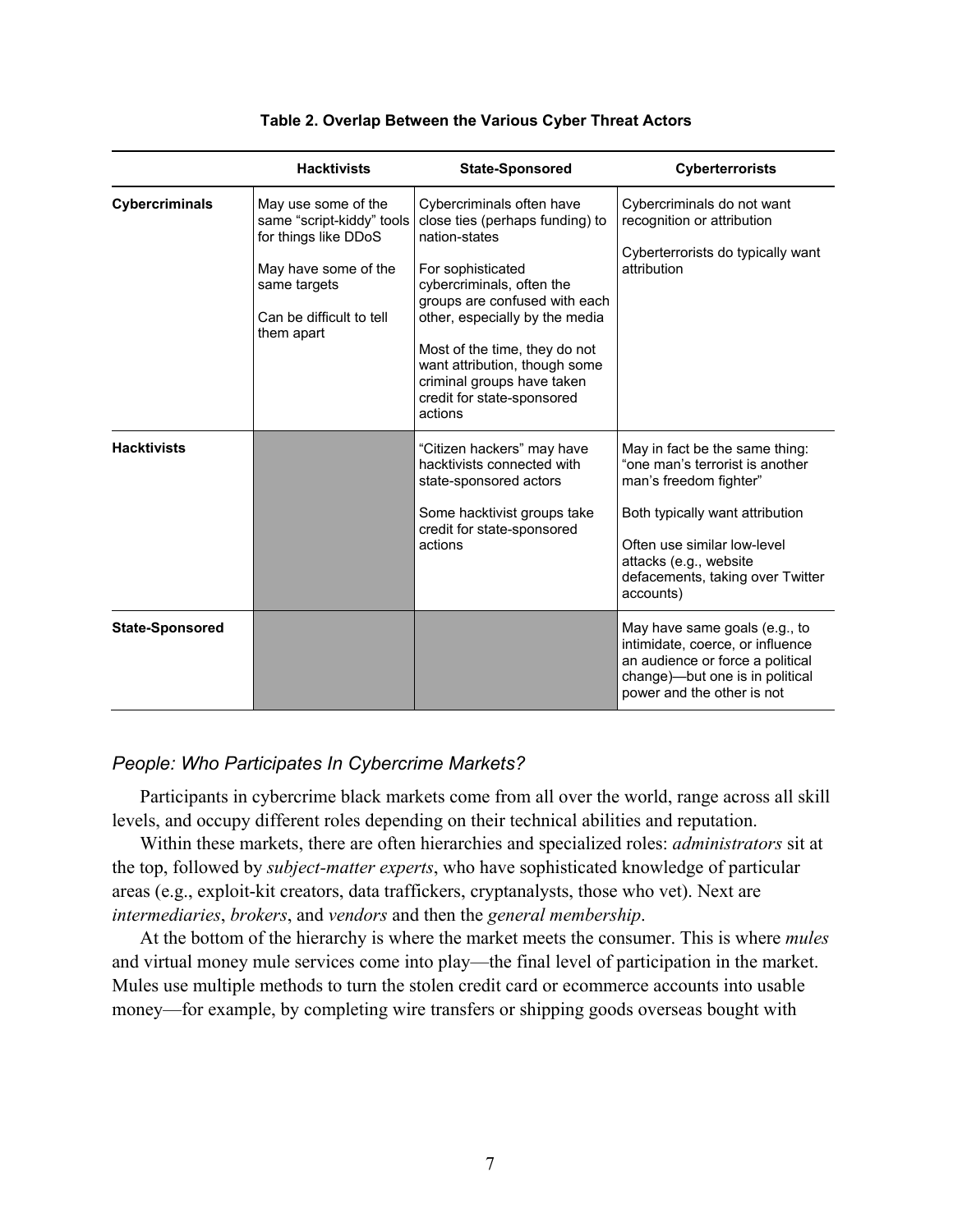stolen funds. Mules can be witting participants (well-informed and organized operations) or unwitting (naïve individuals duped into involvement).<sup>18</sup>

The number of participants in these black markets has increased as barriers to entry diminish. Barriers today to enter and participate in these markets are negligible—essentially all that is needed is an internet connection and a device. This is due to the greater proliferation of websites, forums, and chat channels where goods can be bought and sold. The greater availability of as-aservice models, point-and-click tools, and easy-to-find online tutorials makes it easier for technical novices to use what these markets offer or to just hire someone to carry out an attack for them. An increase in the number of tutorials, manuals, YouTube videos, and Google guides for "how to use exploit kit *X*" or "where to buy credit cards" also facilitates entry into the lower tiers of these markets, especially for those who wish to be buyers.

Figure 1 depicts the different participant levels in the underground market, proportionally. It also shows the sophistication and technical skill levels and gives examples of various roles.



**Figure 1. Different Levels of Participants in the Cyber Black Markets** 

SOURCE: Ablon, Libicki, and Golay, 2014.

 $\overline{a}$ 

Surprisingly, these markets are highly reliable—reputation matters a great deal, and, for the most part, products and participants are what they say they are and do what they say they do.

<sup>&</sup>lt;sup>18</sup> Examples include some "work from home" scams where unwitting people are recruited to purchase goods (using the, unbeknownst to them, stolen credit cards) and then ship them overseas.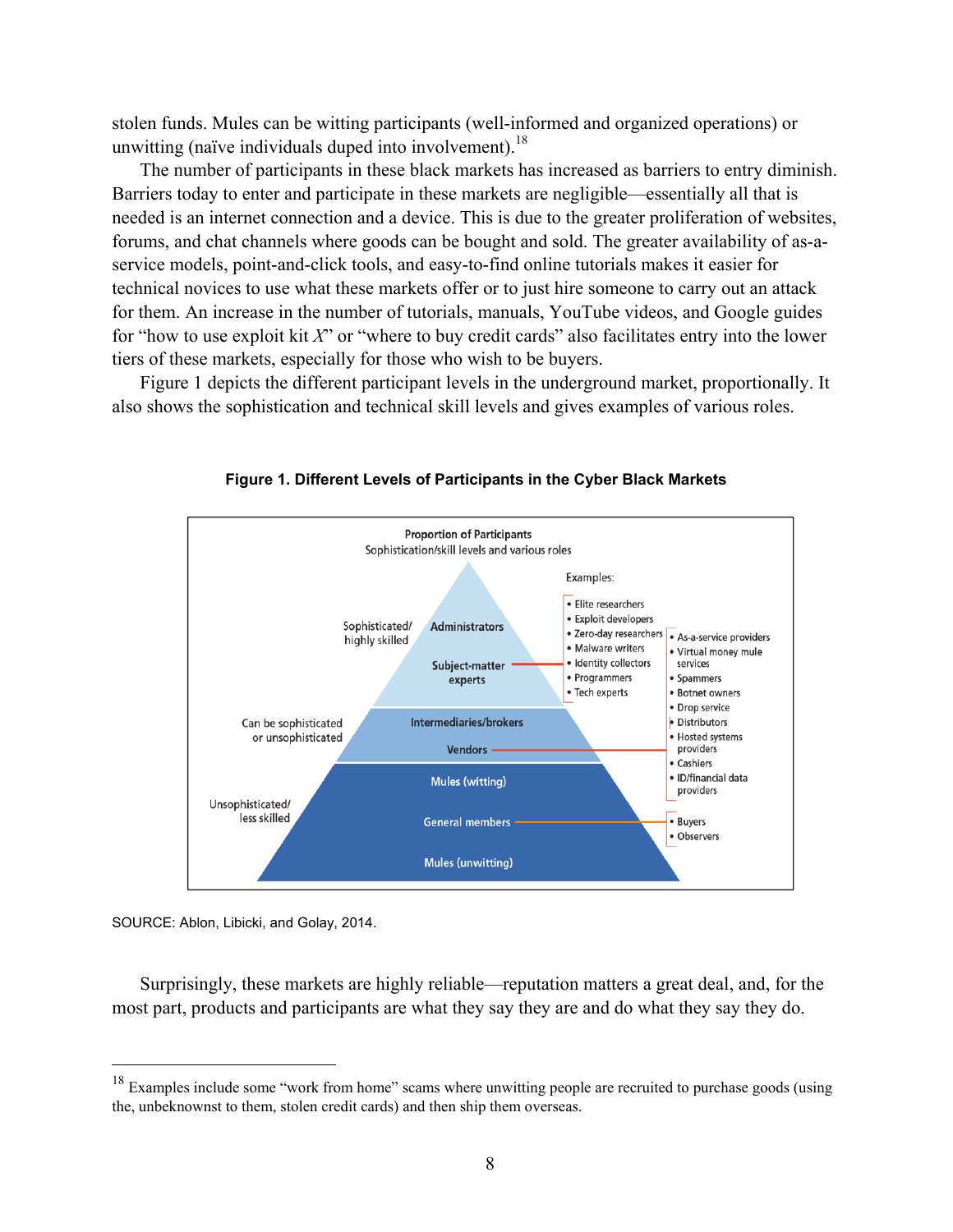Reputation entails either having credentials and a good reputation with others or proving oneself (for example, getting good reviews on sales).

Because contracts in black markets cannot be legally enforced, the markets are constantly plagued by *rippers*, who do not provide the goods or services they advertise and are an exception to the high reliability of the markets. Rippers tend to get reported and then quickly removed by administrators (by, for example, suspending their accounts). Although they can easily access new channels under new names, it takes time to reestablish a reputation, which inhibits cheating.

# *Products: What Is For Sale?*

Cybercrime markets offer a diverse slate of products, including both goods (hacking tools, digital assets) and services (hacking-as-a-service, digital asset handling, fake-identity creation) for all phases of the full cybercrime life cycle—from initial hack all the way through to monetizing the stolen data.

Examples include tools to help gain initial access onto a target (exploit kits), along with the payloads (malware) and the parts and features of those payloads, services to help scale or deliver a payload, support products to ensure that infrastructure is set up correctly or to provide cryptanalytic services, and considerations for how to manage the stolen goods. As-a-service offerings (setting up botnets or conducting ransomware attacks) are on the rise.

The product slate keeps evolving with the technology. Whatever is new or novel for the traditional consumer—mobile devices, cloud computing, social media platforms—offers new entries for attack and will thus elicit a counterpart exploit on the black market.

Table 3 describes the main categories of products available.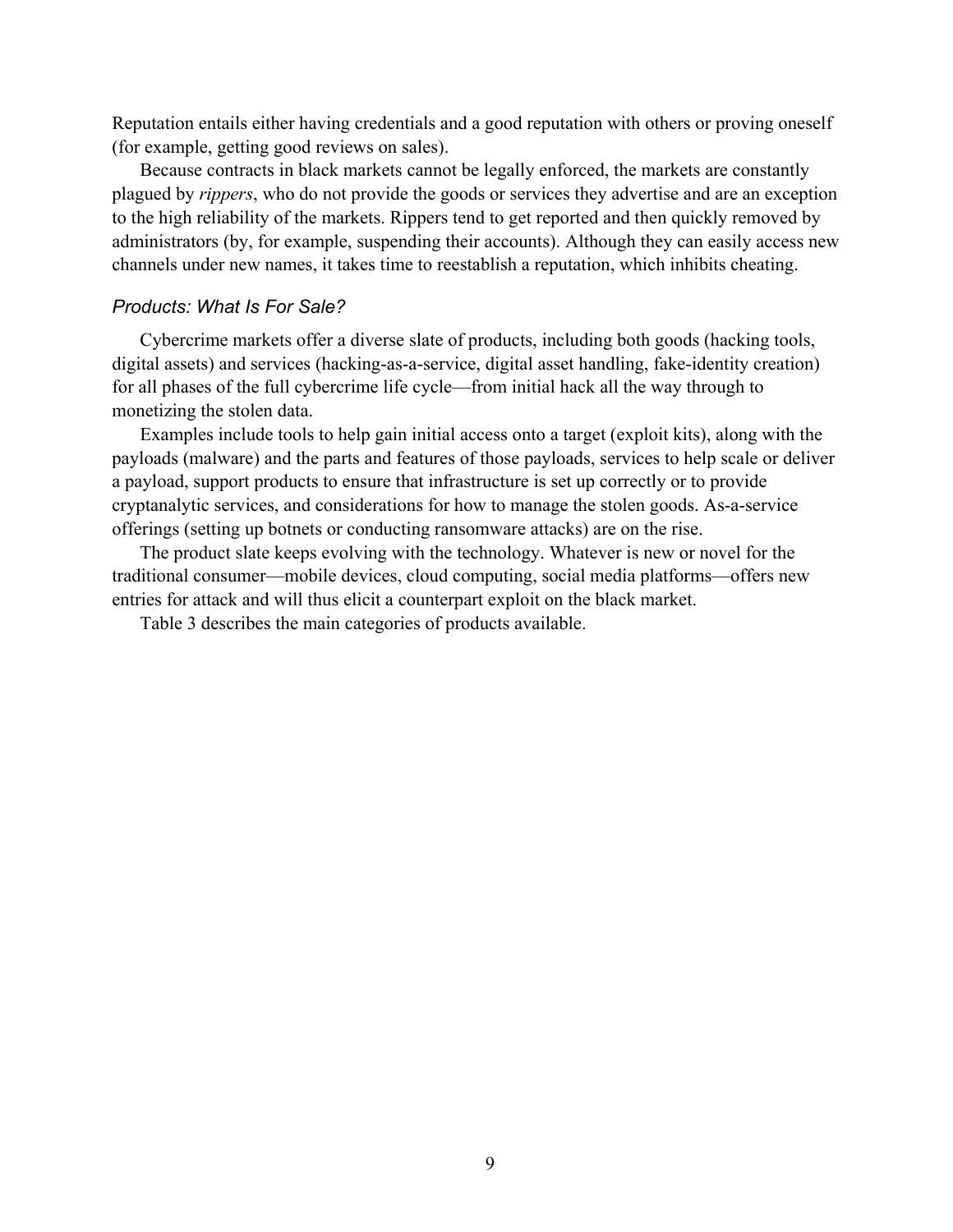| Category                                      | <b>Definition</b>                                                                                                                                                              | <b>Examples</b>                                                                                                                                                                                                                                                                                   |
|-----------------------------------------------|--------------------------------------------------------------------------------------------------------------------------------------------------------------------------------|---------------------------------------------------------------------------------------------------------------------------------------------------------------------------------------------------------------------------------------------------------------------------------------------------|
| Initial access tools                          | Enable a user to perform arbitrary<br>operations on a machine to then deliver<br>payloads; can automate the exploitation<br>of client-side vulnerabilities                     | Exploit kit (hosted or as-a-service)<br>$\bullet$<br>Zero-day vulnerabilities (and<br>$\bullet$<br>weaponized exploits)<br>Point of sale (POS) skimmers<br>$\bullet$                                                                                                                              |
| Payload parts and<br>features                 | Goods or services that create, package,<br>or enhance payloads to gain a foothold<br>into a system                                                                             | Packers <sup>a</sup><br>$\bullet$<br>Crypters <sup>b</sup><br>$\bullet$<br>Binders <sup>c</sup><br>$\bullet$<br>Obfuscation or evasion<br>$\bullet$                                                                                                                                               |
| Payloads                                      | Impart malicious behavior, including<br>destruction, denial, degradation,<br>deception, disruption, or data exfiltration                                                       | Bots or botnets for sale<br>$\bullet$<br>Malware (including that focused on<br>$\bullet$<br>targeting cryptocurrency wallets)                                                                                                                                                                     |
| Enabling services                             | Assist in finding targets or driving targets<br>to a desired destination to use an initial<br>access tool or payload; attack vectors<br>and scaling methods                    | Spam services<br>$\bullet$<br>Pay-per-install and affiliates<br>$\bullet$<br>Phishing and spearphishing services<br>$\bullet$<br>Services to drive or find traffic<br>$\bullet$<br>Fake website design and<br>$\bullet$<br>development                                                            |
| <b>Full services</b><br>(as-a-service)        | Package together initial access tools,<br>payloads, and payload parts and<br>features to conduct attacks on a<br>customer's behalf; can provide full attack<br>life cycle      | Hackers for hire<br>$\bullet$<br>Botnets for rent<br>$\bullet$<br>Doxing<br>$\bullet$<br>DDoS as a service (including DDoS<br>$\bullet$<br>against cryptocurrencies)<br>Ransomware as a service<br>$\bullet$                                                                                      |
| Enabling and operations<br>support products   | Ensure that initial access tools and<br>hacking services (enabling or full<br>service) work as needed, are set up<br>correctly, and can overcome "speed<br>bumps" or obstacles | Infrastructure (e.g., leasing services,<br>$\bullet$<br>VPN services, bulletproof hosting,<br>compromised sites and hosts)<br>Cryptanalytic services (e.g., password<br>$\bullet$<br>cracking, password hash cracking)<br>CAPTCHA breaking<br>$\bullet$                                           |
| Digital assets                                | Items obtained from the target or victim<br>(i.e., the hacked or stolen information)                                                                                           | Credit card information<br>$\bullet$<br>Account information (e.g.,<br>$\bullet$<br>ecommerce, social media, banking)<br>Email login and passwords<br>$\bullet$<br>Online payment service accounts<br>$\bullet$<br>Credentials<br>$\bullet$<br>PII/protected health information (PHI)<br>$\bullet$ |
| Digital asset commerce<br>and cyberlaundering | Facilitate turning digital assets into cash                                                                                                                                    | Mule services<br>$\bullet$<br>Counterfeit goods and services (e.g.,<br>$\bullet$<br>fake documents, IDs, currency)<br>Card cloners, fake ATMs<br>$\bullet$<br>Credit card processor services<br>$\bullet$                                                                                         |

#### **Table 3. Goods and Services on the Black Market**

SOURCE: Ablon, Libicki, and Golay, 2014.

**<sup>a</sup>** The "outer shell" of some malware—e.g., Trojan horses—hides the malware and makes detection and analysis by antivirus software more difficult. Packers can also employ antidebugging, antiemulation, anti-VM techniques, and code obfuscation.

<sup>b</sup> Crypters are software that can encrypt executable (.exe) files. Crypters can be used to encrypt viruses, remote access Trojans, keyloggers, spyware, etc. to make them undetectable from antivirus systems.<br><sup>c</sup> Binders are software used to bind or combine two or more files into one file under one name and extension. They

are used for the evasion of anti-virus systems.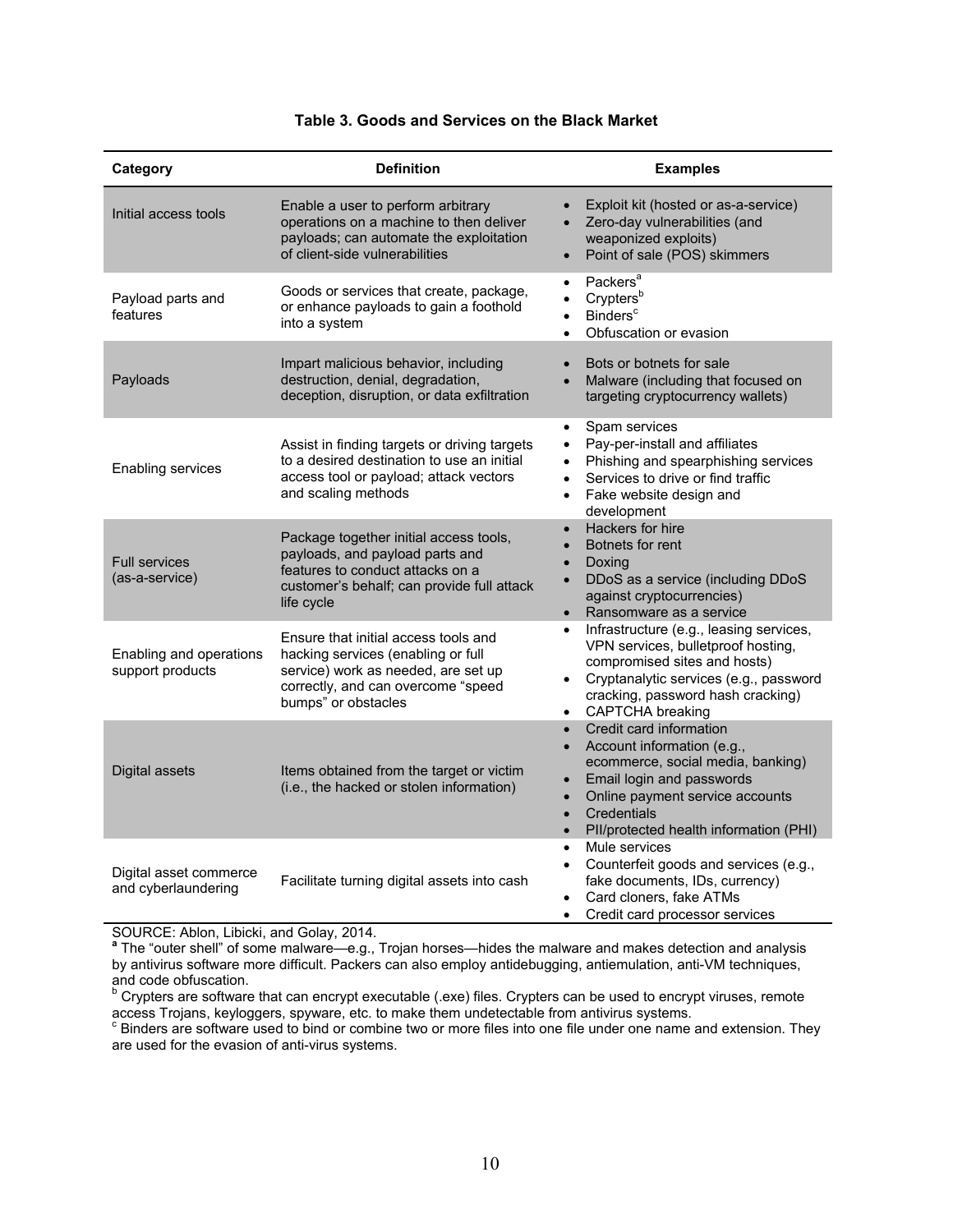## *Places: How Do These Markets Communicate and Conduct Transactions?*

Communications and transactions take place through a variety of channels that span multiple tiers. Channels can include online stores, bulletin board–style web forums, email, or instant messaging platforms (allowing for private one-on-one communications or open chat rooms). Some are easy to find, and others are by invitation only and only accessible after having gone through an extensive vetting process. The highest-access tiers are usually hidden in websites on the dark web, which offer anonymizing and secure features.<sup>19</sup>

Transactions can cut across multiple channels and access tiers. An advertisement might be posted on a forum openly available and easily accessed, with actual transactions taking place behind encrypted VPNs, private messaging, locked-down social media accounts (e.g., private Twitter accounts), a shared email (to exchange content through draft messages), or a private server spun up on Tor for just one transaction. As digital goods, payment systems, techniques, tools, and malware continue to evolve, forums with "how to" sections remain popular.

In recent years, there has been more gravitation toward methods of communicating and conducting business transactions that offer anonymity or make it harder for law enforcement to find. Tor—the onion router—is a service one can use to access websites on the dark web and is a way to browse the internet semi-anonymously, essentially masking the location where one is coming from. As law enforcement succeeds in finding and taking down cybercriminal sites, such as AlphaBay and Hansa (two popular dark web marketplaces), there has been more of a move toward decentralized peer-to-peer networks (such as OpenBazaar), where individual users connect with each other, making it difficult for outsiders, such as law enforcement, to track.

#### *Prices: How Much Does Everything Cost?*

 $\overline{a}$ 

Prices can range widely, depending on hardness of attack, freshness of data, sophistication of malware, or whether something is as-a-service or do-it-yourself.

Easily exchanged goods—such as PII, account credentials, and financial data—are prey to the normal microeconomic fluctuations of supply and demand. Often, there is too much of a product available to sell at normal prices. By contrast, stolen-to-order, nonfungible goods—such as new technology designs, details on R&D activities, mergers and acquisitions, and other sorts of intellectual property—can command a very high price, provided that the right buyer exists.

The yield of a product influences its price. For example, a stolen Twitter account costs more to purchase than a stolen credit card because the former's account credentials potentially have a greater yield: the username/password combination could unlock access to other accounts, as well as give access to the victim's contact list in order to carry out follow-on spam or phishing attacks. Immediately after a large breach, batches of credit cards get released in the markets: freshly acquired credit cards command a higher price—as there is greater possibility for the credit cards to still be active. Over time, prices fall because the market becomes flooded with more and more batches—leveling off as the data become stale or if there has been significant time since the last breach. High or no-limit cards (e.g., the American Express Black card) or

<sup>&</sup>lt;sup>19</sup> A darknet or dark web is an anonymous or semianonymous private network that uses encryption and proxies to obfuscate who is communicating with whom. An example is the onion router (Tor).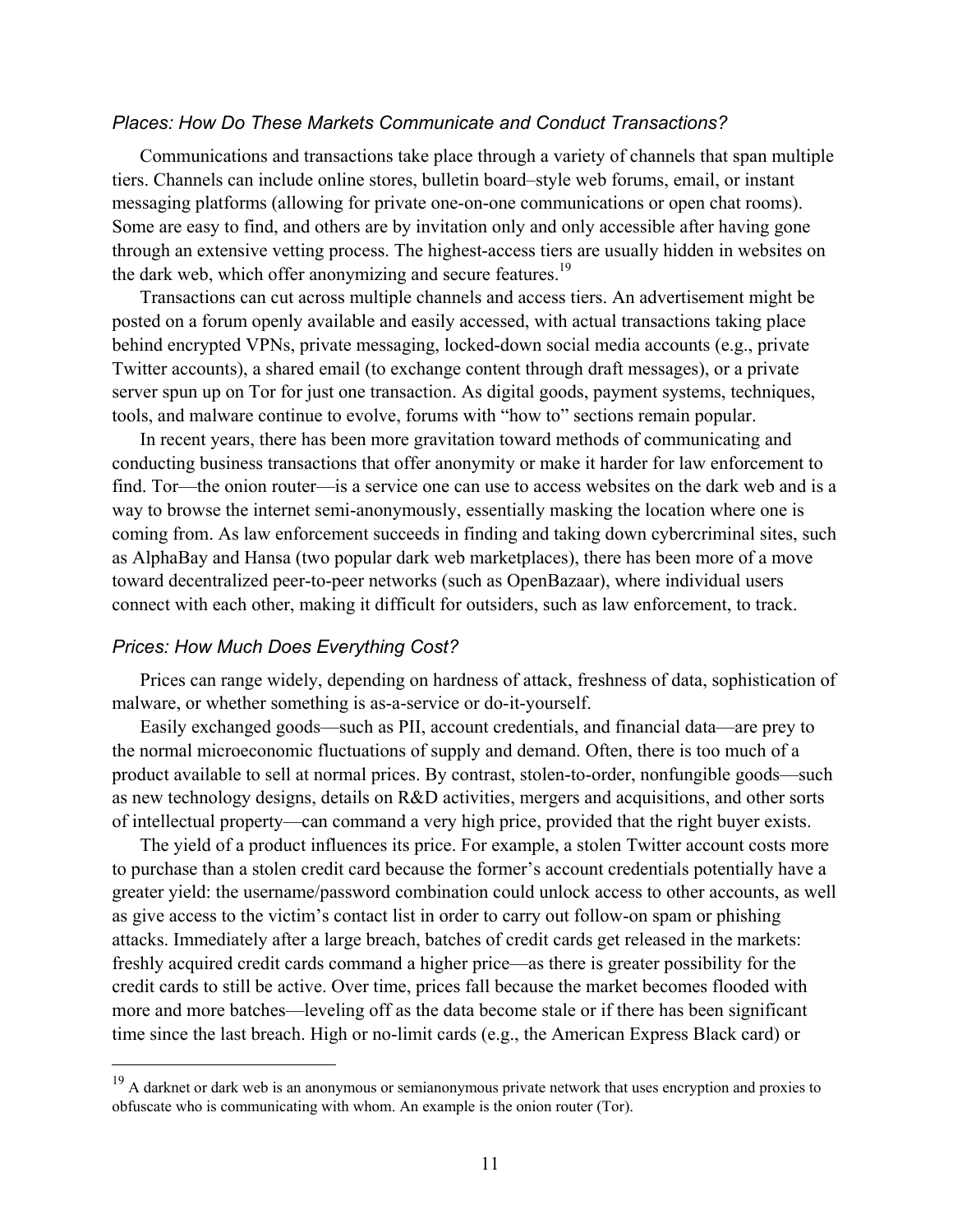cards with chip and PIN are more valuable and can command a higher price: While a U.S. "chip and signature" card might start off for \$15 a number after a breach, a European "chip and pin" card will go for closer to \$120—the higher price point stemming from these types of cards being more secure, often resulting in a higher credit limit. Over time, as banks and users discover the theft and shut down the cards, a card may be discounted to \$12 a number, and then drop further to \$10 a number. Eventually, the credit cards may go on clearance, and one can purchase a "grab bag" of 100 credit card numbers for \$700. The thought here is that, even if only two of those credit card numbers are still open for fraud, one can purchase and then illegally sell electronics, yielding a profit of more than the \$700.

Access to botnets and DDoS capabilities are cheaper because there are so many more options (same for exploit kits).

Although prices, in general, range widely (e.g., hacking into accounts can be anywhere from \$16 to \$325-plus, depending on the account type),<sup>20</sup> similar products tend to go for similar amounts. Medical records can be worth up to \$50 per record. Brand-name recognition also plays a role. Services can involve leasing servers, finding traffic, creating a personalized payload (or "cleaning" or obfuscating an already existing payload to avoid antivirus signatures), and setting up infrastructure.

Table 4 summarizes stolen credit card prices and markets.

| Card<br>Price (per<br>card) | <b>Market Circumstance</b>                                   |
|-----------------------------|--------------------------------------------------------------|
| \$120                       | Freshly acquired (EU card)                                   |
| \$15                        | Freshly acquired (U.S. card)                                 |
| $$10 - $12$                 | Flooded                                                      |
| $$0.75 - $7$                | Clearance ("stale" data)                                     |
|                             | <b>SOURCE: Updated from Ablon, Libicki, and Golay, 2014.</b> |

#### **Table 4. Credit Card Prices Based on Market Circumstance**

Although transactions can be completed with nondigital currency (e.g., Western Union, cash, PayPal), black market sites have moved toward accepting digital cryptocurrencies, given the appeal of anonymity and other security characteristics. Bitcoin is currently a popular choice, although with the volatility of the cryptocurrency markets, an increase in theft of digital currency wallets, and some notable takedowns by law enforcement of Bitcoin exchanges, it is by no means the only choice. Other, more reasonably priced digital currencies, such as like Ethereum, have become more popular. Further, the possibility that such countries as Russia and China will limit uses of Bitcoin has caused those doing transactions in that virtual currency to find ways to

20 Max Goncharov, *Russian Underground 101*, Cupertino, Calif.: Trend Micro Incorporated, 2012 (https://www.trendmicro.de/cloud-content/us/pdfs/security-intelligence/white-papers/wp-russian-underground-101.pdf); Dell Technologies, *Securworks 2017 State of Cybercrime*, February 13, 2018

- (https://www.delltechnologies.com/en-us/perspectives/secureworks-2017-state-of-cybercrime-executive-summary/); Dell Secureworks, *Underground Hacker Markets: Annual Report—April 2016*, April 2016
- (http://online.wsj.com/public/resources/documents/secureworks\_hacker\_annualreport.pdf).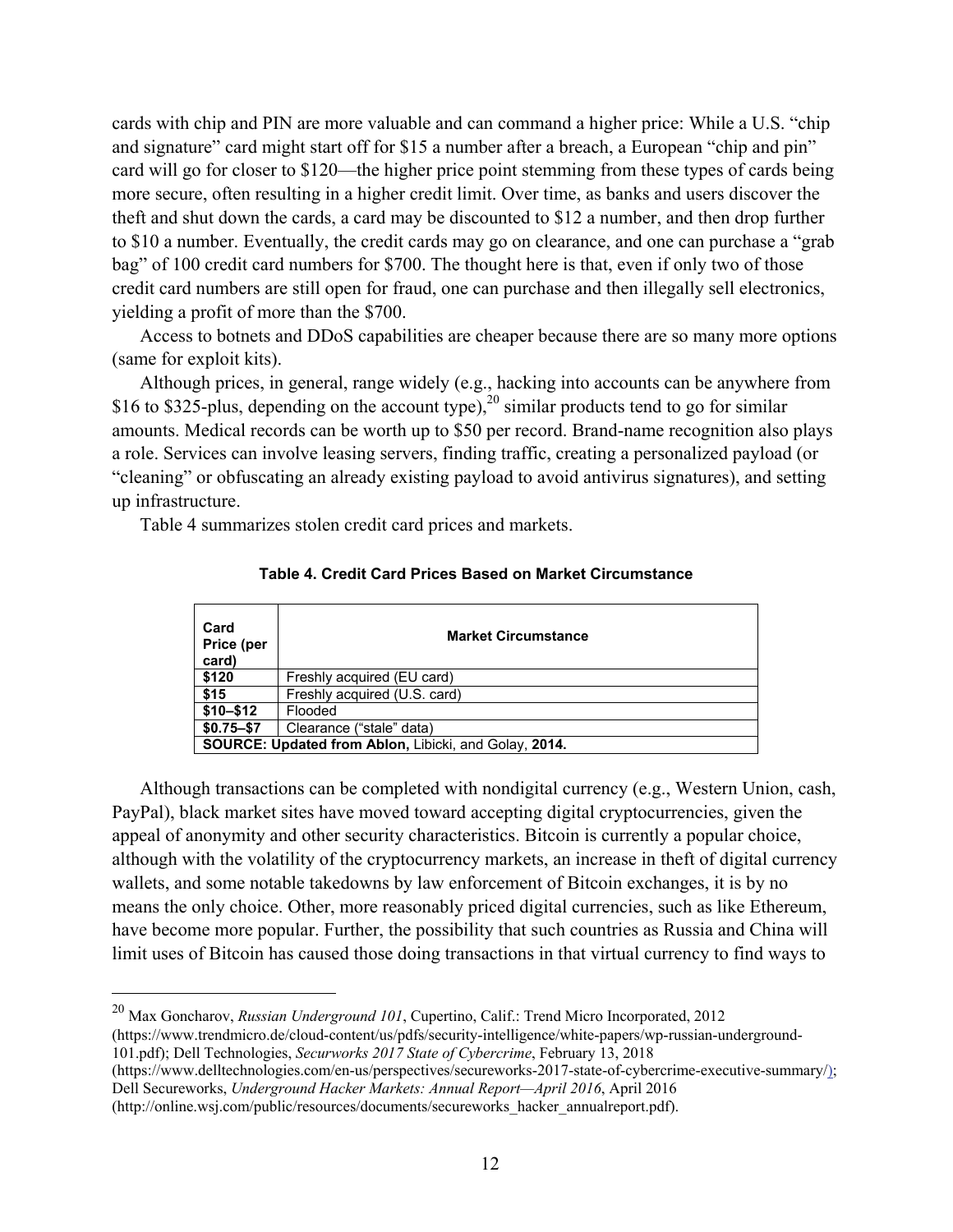move those funds into other financial system or digital currencies to get their money out and usable. The uses of WebMoney and Perfect Money, online payment settlement systems, remain popular, although because they are not anonymous, users may send their digital currency through a "tumbler" or "washer" to virtually launder the wallet through several different accounts, making the funds difficult to trace.

# Making The Stolen Goods Useful: How Data Get Used or Monetized by Cyber Threat Actors

The cybercrime black markets can be more profitable than traditional markets for illicit goods: The links to end users are more direct, and worldwide distribution, being electronic, is a relatively trivial task. This is because a majority of players, goods, and services are online-based and can be accessed, harnessed, or controlled remotely, instantaneously. "Shipping" digital goods may only require an email or download at worst—or a username and password to a locked site at best. This enables lower costs and possibly greater profitability.

Cybercriminals are always looking for exotic ways to use or monetize stolen data in ways that law enforcement and security vendors are not looking for or have not yet figured out. That said, because the main motivation of cybercriminals is to make money as quickly as possible, data, which require several steps before they can be monetized, are not as valuable as that which can be monetized quickly. As such, medical records and PHI, credit report information, and extraordinarily sensitive PII are likely more valuable to state-sponsored actors, who might use this information to build profiles to target for exploitation or espionage campaigns, as leverage to gain other types of information, or to help incubate innovative new strategies for using big data against an adversarial country.

In what follows, I describe various categories of stolen data and how each can be monetized or used by cybercriminals or state-sponsored actors. While I note examples of data breaches, unless explicitly stated, I do not intend to imply attribution of a particular cyber threat actor or imply that the data from those breaches have appeared on cybercrime markets for monetization. Instead, my intent is to provide real-world examples of data breaches involving the particular types of data and illustrate what might be done with those data.

*Financial information*, such as credit card data and bank account numbers, can get monetized by withdrawing cash, purchasing gift cards for resale, or harnessing a "money mule" (witting or unwitting) to make fraudulent orders to purchase goods, such as expensive electronics, which can then be sold on other black markets.

*Credentials*, such as usernames, passwords, account login information, and email addresses, enable an attacker to get access to the victim's contact list for further spam or phishing campaigns. The actor might also take advantage of password reuse and try to access a variety of banking and ecommerce sites. With access to business email addresses, an attacker can pose as a legitimate employee in the business and request a seemingly legitimate wire transfer, whose funds end up in the account of a money mule, who may then forward on the money or withdraw it and send it to the attacker through different means.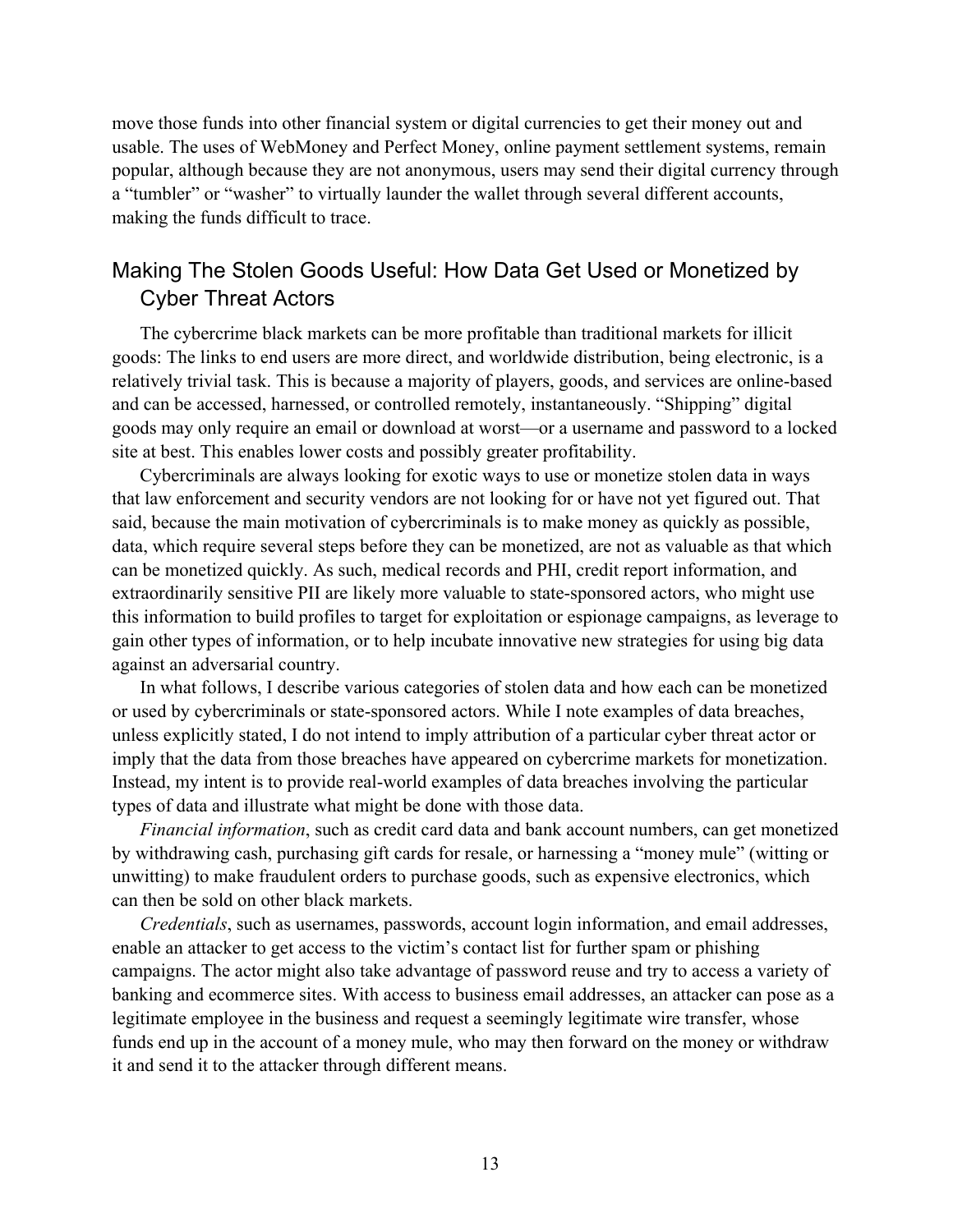The breaches of Target (2013) and Home Depot (2014) are examples of data breaches where attackers collected credit and debit card numbers, as well as account information and email addresses (110 million from Target and 56 million from Home Depot).<sup>21</sup> The 2013 breach of Yahoo! compromised the accounts of between 500 million and 3 billion users.<sup>22</sup> And the 2014 data breach of JP Morgan Chase, where names, addresses, phone numbers, and email addresses of the holders of 76 million households and 7 million small business accounts were taken, was the largest theft of customer data from an American financial institution at the time.<sup>23</sup>

*Medical records and PHI*, such as the information accessed from Community Health Systems in  $2014^{24}$  or Anthem in  $2015$ ,  $25$  may be used for medical fraud—for example, filling out prescriptions in the victim's name—or combined with other PII to create a more detailed, comprehensive profile.

*Financial reports on publicly traded companies*, such as those accessed during the 2016 data breach of the Securities and Exchange Commission's EDGAR database, could provide the attackers information to make illegal trades.<sup>26</sup>

*Credit report information*, such as addresses, dates of birth, social security numbers, driver's license information, and other PII can be combined, creating a comprehensive profile of a victim to create a custom dictionary of possible passwords that can be used to attempt to crack a victim's bank or financial account or for identity theft—posing as the victim to open up new lines of credit or to add new authorized users to existing credit lines. In the 2017 data breach of Equifax, approximately 149 million users had this kind of information taken.<sup>27</sup>

*Extraordinarily sensitive PII*, akin to the kind of information taken from OPM in 2014,<sup>28</sup> can facilitate those building comprehensive profiles of victims.<sup>29</sup> Cybercriminals might use this information in the same way they use credit report information.

<sup>&</sup>lt;sup>21</sup> Target, "Target Confirms Unauthorized Access to Payment Card Data in U.S. Stores," December 19, 2013 (https://corporate.target.com/press/releases/2013/12/target-confirms-unauthorized-access-to-payment-car); Home Depot, "The Home Depot Report Findings in Payment Data Breach Investigation," November 6, 2014 (http://ir.homedepot.com/news-releases/2014/11-06-2014-014517315)

<sup>&</sup>lt;sup>22</sup> Yahoo! Help, "Yahoo 2013 Account Security Update FAQs," webpage, no date (https://help.yahoo.com/kb/account/SLN28451.html).

<sup>23</sup> United States Securities and Exchange Commission, "Form 8-K: JPMorgan Chase & Co.," Shareholder.com, October 2, 2014 (http://investor.shareholder.com/jpmorganchase/secfiling.cfm?filingID=1193125-14-362173).

<sup>24</sup> Anthem, "2015 Cyber Attack Settlement Agreement Reached," (http://www.chs.net/media-notice/).

<sup>25 &</sup>quot;Anthem Cyber Attack Class Action Settlement Agreement," Anthemfacts.com, no date (https://www.anthemfacts.com/cyber-attack); "Anthem Data Breach: Frequently Asked Questions," Databreachsettlement.com, no date (http://www.databreach-settlement.com/Home/FAQ).

<sup>&</sup>lt;sup>26</sup> Jay Clayton, "Statement on Cybersecurity," Sec.gov, September 20, 2017 (https://www.sec.gov/news/publicstatement/statement-clayton-2017-09-20).

<sup>27</sup> Equifax, "2017 Cybersecurity Incident and Important Consumer Information," website, Equifaxsecurity2017.com, no date (https://www.equifaxsecurity2017.com).

<sup>28</sup> OPM, "Cybersecurity Resource Center," webpage, no date (https://www.opm.gov/cybersecurity/cybersecurityincidents/).

<sup>&</sup>lt;sup>29</sup> Data taken from OPM include up to 21.5 million records of Social Security numbers, passport numbers, birthdates, birthplaces, and multiple modes of contact information; details about victims' residential, employment,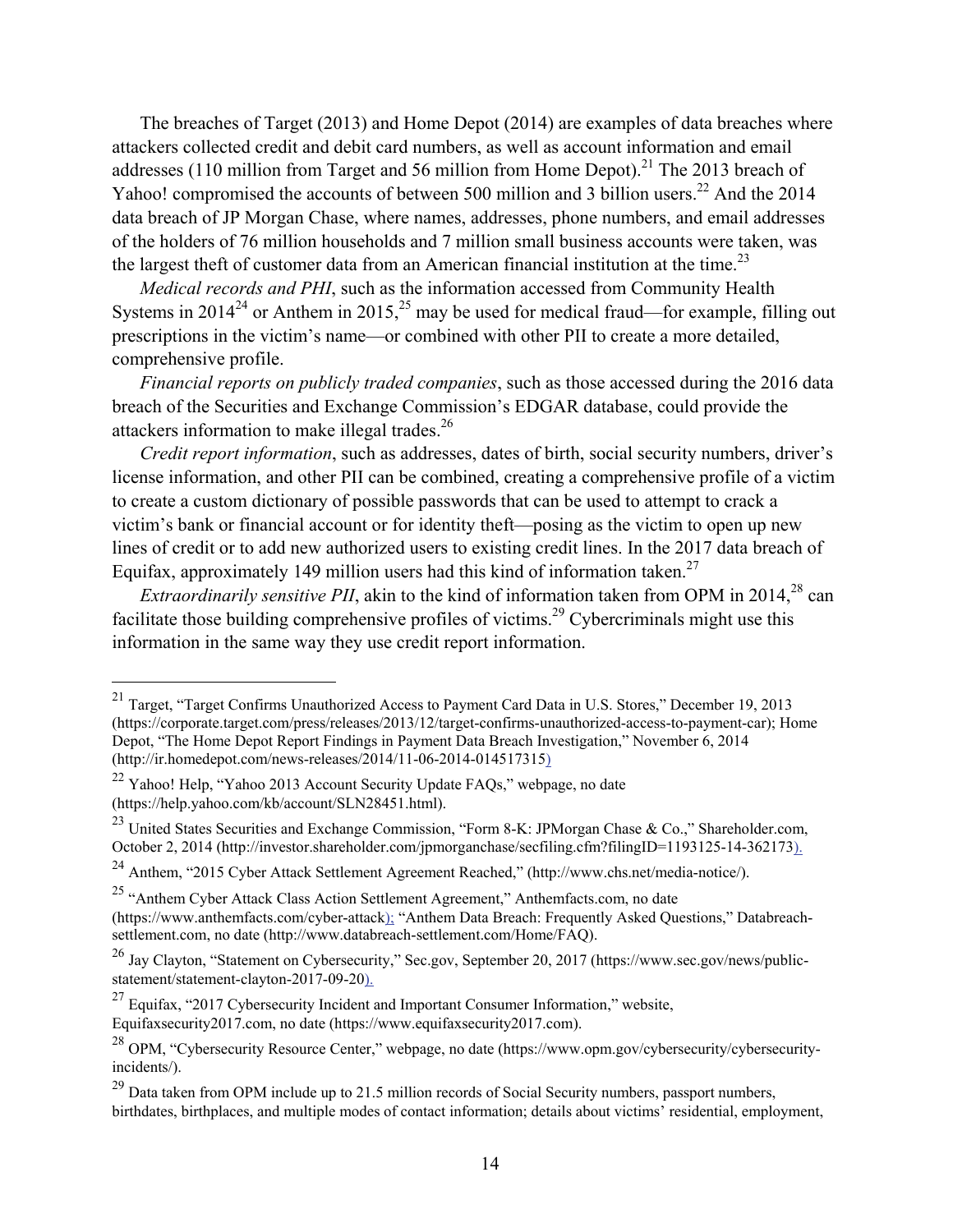## *Aggregation from Different Data Breaches Can Build a Strong Targeting Profile*

Aggregating data from multiple breaches makes the potential for harm much greater. For example, combining credit report information, health care information, and travel information of a person helps to build a comprehensive profile and ideas of how to exploit this person. In this way, if the same actor carried out the hacks on OPM, Anthem, and United Airlines, they would have information on some of the most sensitive personal and health information, which, combined with travel information, can give a fairly comprehensive picture of a potential target, along with locations of frequently traveled places in order to "bump" into them.

And, in some cases, competing groups are all looking for the same data: State-sponsored actors might use credit report information to help build a dossier on a potential counterintelligence target, understanding their weaknesses and vulnerabilities, whereas cybercriminals would use the same information to create the custom dictionary for password guessing.

# What Can Be Done?

 $\overline{a}$ 

Each type of cyber threat actor brings its own concerns. With cybercriminals, systems do not need to be completely secure: As long as there are easier and cheaper targets nearby, your safety is much higher. That said, the most sophisticated and determined threat actor will get through no matter what—in this case, security is more about making it expensive for an attacker (in terms of resources, money, time, research, and so on). By adopting certain core technologies, organizations can prevent cybercriminals from targeting the "low-hanging fruit" and instead turn to others with more-lax controls. Cybersecurity solutions that make it harder for threat actors to successfully breach an organization include regular patching and updating systems, employing multifactor authentication, encrypting data (in transit and at rest), and implementing regular security awareness training for people to be more aware of the individual threat and the need to protect themselves.

Recent congressional hearings on Equifax and other data breaches have been useful, highlighting several issues, including potential measures for how to improve response in the wake of a breach. One policy measure would require the extension of identity theft and credit monitoring services for victims to ten years, keeping the requirement for private companies the same as what Congress required of the U.S. government (extended from three years) in the wake of the OPM data breach. From a consumer protection perspective, this makes a lot of sense, given the permanent, unchangeable personal information that was compromised. Other solutions raised included requiring notification following a breach of security of a system containing personal information and amending the Fair Credit Reporting Act to provide access to free credit freezes for all consumers. Although the data from these particular breaches (Equifax and OPM) may not appear on black markets, breach notifications could apply to retailers and other organizations where the data stolen often do appear on black markets. The faster consumers are

travel, educational, criminal, financial, addiction, and mental health history; detailed information on spouses, cohabitants, other family members, and foreign contacts; and as many as 5.6 million fingerprint records.